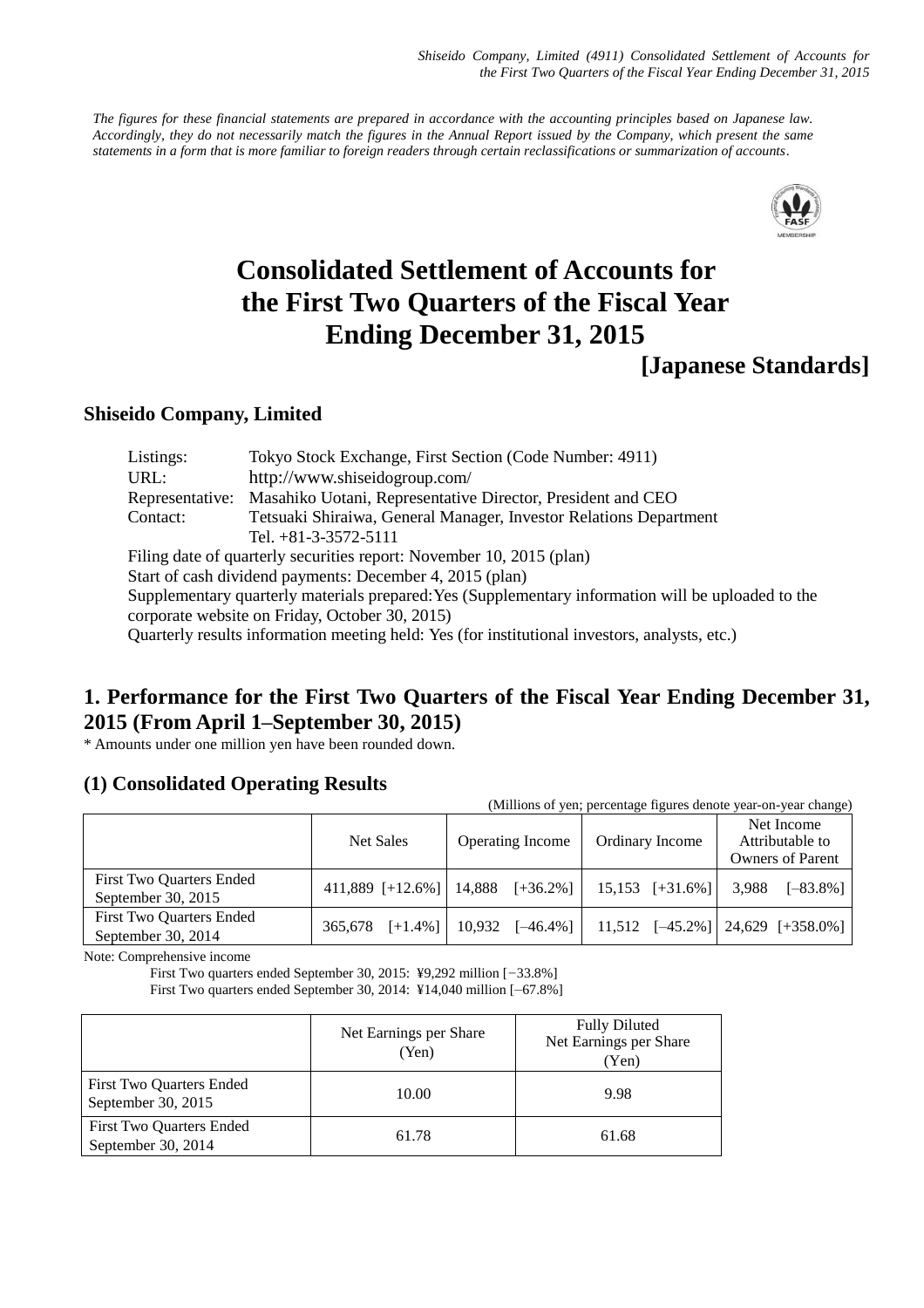# **(2) Consolidated Financial Position**

|                          |                     |                   | (Millions of yen)   |
|--------------------------|---------------------|-------------------|---------------------|
|                          | <b>Total Assets</b> | <b>Net Assets</b> | <b>Equity Ratio</b> |
| As at September 30, 2015 | 831,658             | 414,840           | 47.0%               |
| As at March 31, 2015     | 823,636             | 409,369           | 47.0%               |

[Reference] Equity: As at September 30, 2015: ¥391,093 million As at March 31, 2015: ¥386,860 million

# **2. Cash Dividends**

|                                             | Cash Dividends per Share (Yen) |                       |               |          |           |  |
|---------------------------------------------|--------------------------------|-----------------------|---------------|----------|-----------|--|
|                                             | <b>First Quarter</b>           | <b>Second Quarter</b> | Third Quarter | Year-End | Full Year |  |
| Fiscal Year Ended March 31, 2015            |                                | 10.00                 |               | 10.00    | 20.00     |  |
| Fiscal Year Ending December 31, 2015        |                                | 10.00                 |               |          |           |  |
| Fiscal Year Ending December 31, 2015 (plan) |                                |                       |               | 10.00    | 20.00     |  |

Note: Revision to dividend forecast during period: None

# **3. Projections for the Fiscal Year Ending December 31, 2015 (April 1–December 31, 2015)**

| (Millions of yen; percentage figures denote year-on-year change) |           |                     |                    |                                                          |                                    |  |
|------------------------------------------------------------------|-----------|---------------------|--------------------|----------------------------------------------------------|------------------------------------|--|
|                                                                  | Net Sales | Operating<br>Income | Ordinary<br>Income | Net Income<br>Attributable to<br><b>Owners of Parent</b> | Net Earnings<br>per Share<br>(Yen) |  |
| Fiscal Year Ending<br>Dec. 2015                                  | 760,000   | 30,000              | 30,000             | 13,000                                                   | 32.58                              |  |

Note: Revisions to the most recently disclosed projections: Yes

At the Ordinary General Meeting of Shareholders on June 23, 2015, the "Partial Amendments to the Articles of Incorporation" were approved, changing the fiscal year-end from March 31 to December 31 from the fiscal year ending December 31, 2015. For the Company and subsidiaries with March 31 fiscal year-ends, therefore, fiscal 2015 will be the nine-month period from April 1 to December 31, 2015. The fiscal periods for subsidiaries with December 31 fiscal year-ends will remain unchanged (January 1– December 31, 2015).

#### [Reference]

Percentage figures below (adjusted % increase/decrease) represent year-on-year changes based on adjusted figures for the nine-month period (April 1–December 31, 2014) for the Company and subsidiaries with March 31 fiscal year-ends.

|                  |                         |                   | (Millions of yen)                                     |
|------------------|-------------------------|-------------------|-------------------------------------------------------|
| Net Sales        | <b>Operating Income</b> | Ordinary Income   | Net Income Attributable to<br><b>Owners of Parent</b> |
| 760,000 [+12.2%] | $30,000$ [+41.3%]       | $30,000$ [+31.5%] | $13,000$ [-52.8%]                                     |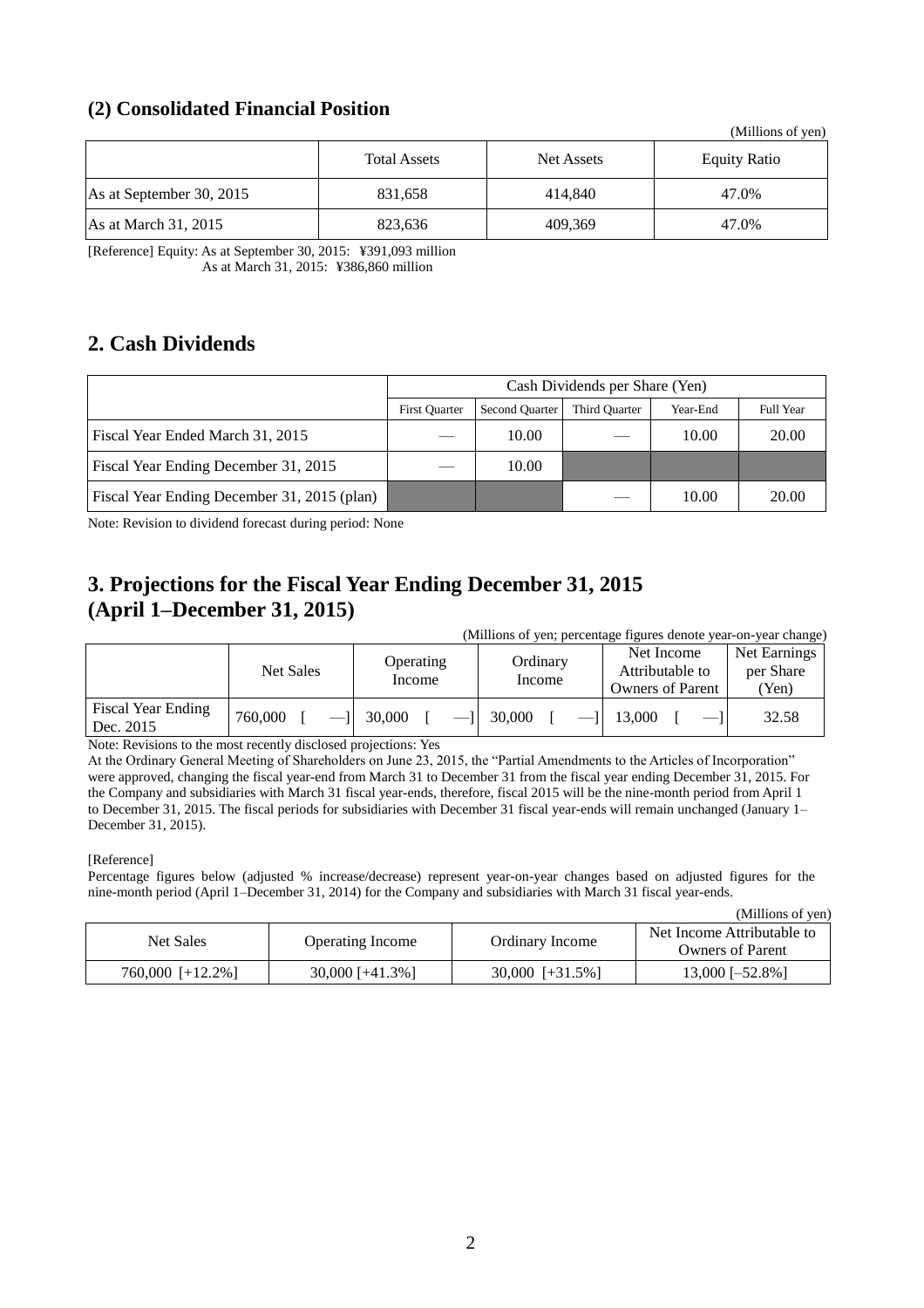# **Notes**

- (1) Significant changes in subsidiaries during the period (changes in specific subsidiaries due to change in scope of consolidation): None
- (2) Adoption of special accounting treatment in preparation of consolidated quarterly financial statements: None
- (3) Changes in accounting policies; changes in accounting estimates; restatements
	- 1) Changes in accounting policies due to amendment of accounting standards: Yes
	- 2) Other changes in accounting policies: None
	- 3) Changes in accounting estimates: None
	- 4) Restatements: None
	- Note: For more information, please refer to "2. (3) Changes in Accounting Policies; Changes in Accounting Estimates; Restatements" on page 9.
- (4) Shares outstanding (common stock) at term-end
	- 1) Number of shares outstanding (including treasury stock)
		- As at September 30, 2015: 400,000,000
		- As at March 31, 2015: 400,000,000
	- 2) Number of treasury stocks outstanding As at September 30, 2015: 921,521
		- As at March 31, 2015: 1,173,894
	- 3) Average number of shares over period
		- First two quarters ended September 30, 2015: 398,996,709 First two quarters ended September 30, 2014: 398,665,703

#### **Implementation status of quarterly audit review procedures**

At the time of disclosure of this report, review audit procedures for quarterly financial statements pursuant to the Financial Instruments and Exchange Act had not been completed.

#### **Appropriate use of business forecasts; other special items**

In this report, statements other than historical facts are forward-looking statements that reflect the Company's plans and expectations. These forward-looking statements involve risks, uncertainties and other factors that may cause our actual results and achievements to differ from those anticipated in these statements. Please refer to "1.Analysis of Operating Results (3) Consolidated Forecasts and Other Forward-Looking Information" on page 8 for information on preconditions underlying the above outlook and other related information.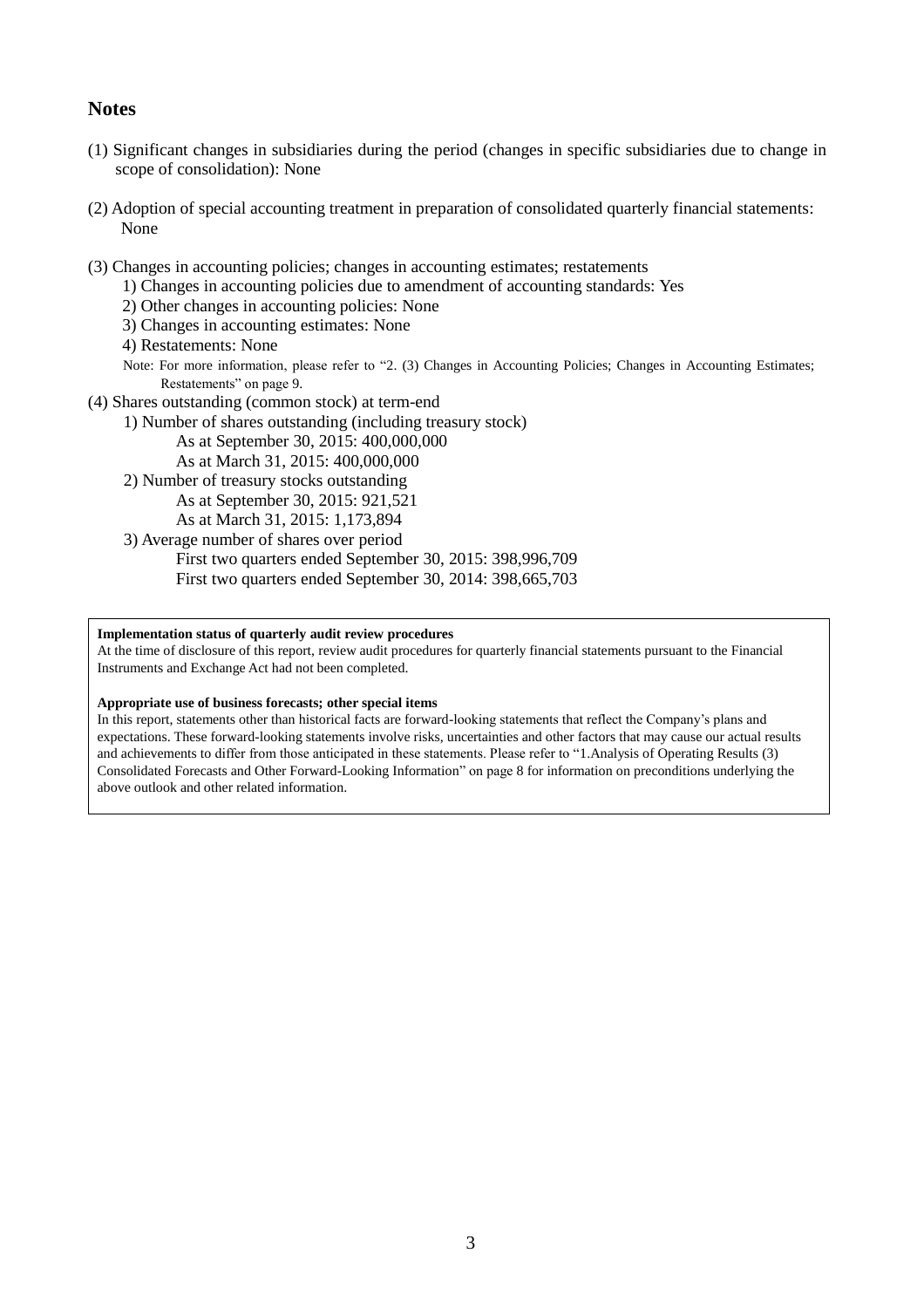# **Contents**

| (2) Consolidated Financial Position (2) Consolidated Financial Position (3)                                                                                                                                  |
|--------------------------------------------------------------------------------------------------------------------------------------------------------------------------------------------------------------|
|                                                                                                                                                                                                              |
|                                                                                                                                                                                                              |
| (1) Significant Changes in Subsidiaries during the Period (1) Significant Changes in Subsidiaries during the Period (1) Significant Changes in Subsidiaries during the Period (1) Significant Changes of $9$ |
| (2) Special Accounting Treatment Adopted                                                                                                                                                                     |
|                                                                                                                                                                                                              |
| (3) Changes in Accounting Policies; Changes in Accounting Estimates; Restatements  9                                                                                                                         |
|                                                                                                                                                                                                              |
|                                                                                                                                                                                                              |
|                                                                                                                                                                                                              |
| (2) Consolidated Quarterly Statements of Income and                                                                                                                                                          |
|                                                                                                                                                                                                              |
|                                                                                                                                                                                                              |
|                                                                                                                                                                                                              |
|                                                                                                                                                                                                              |
|                                                                                                                                                                                                              |
| (Matters related to Consolidated Quarterly Statements of Income)  16                                                                                                                                         |
|                                                                                                                                                                                                              |
|                                                                                                                                                                                                              |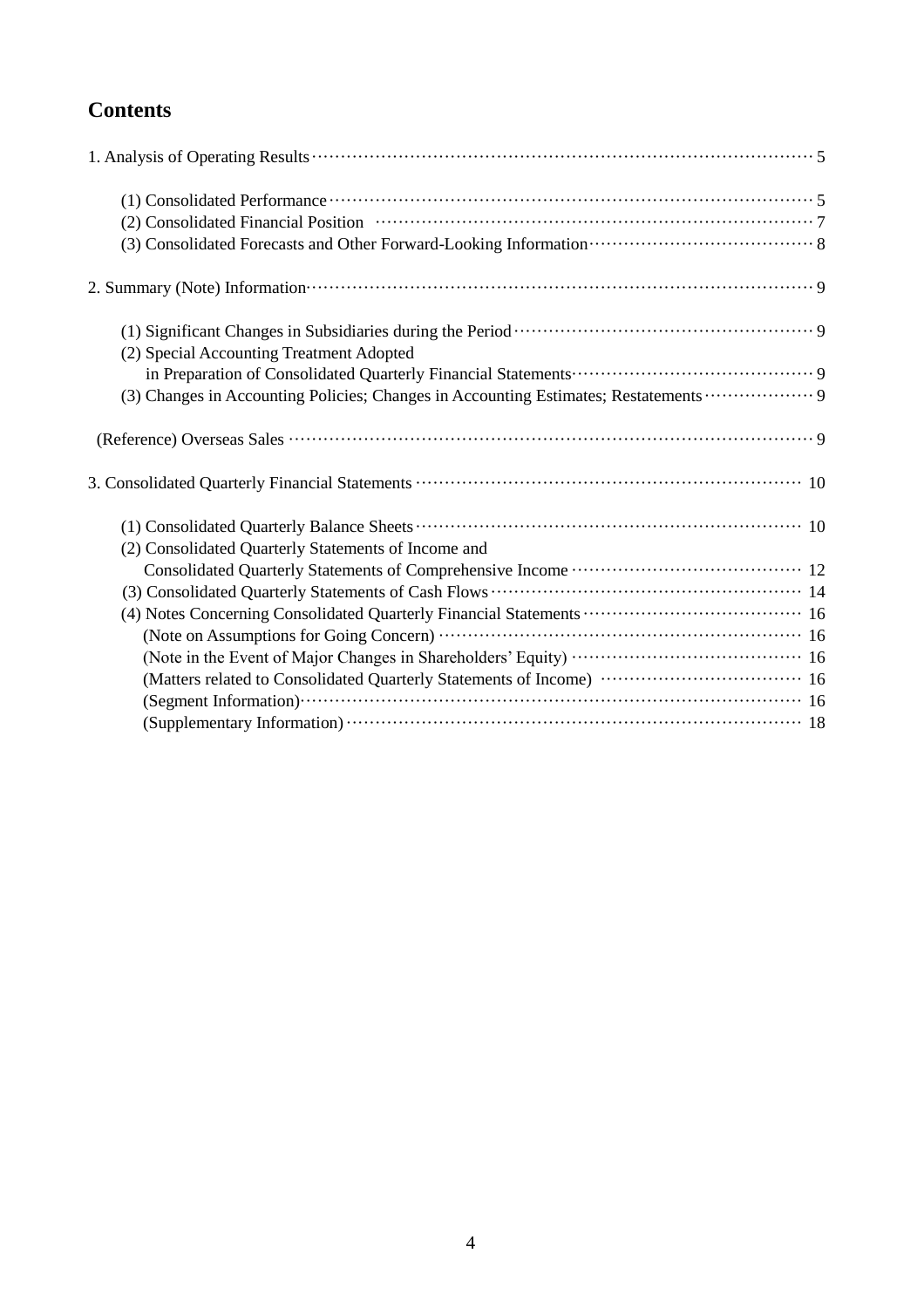# **1. Analysis of Operating Results**

# **(1) Consolidated Performance**

#### **Review of Performance in the First Two Quarters of the Fiscal Year Ending December 31, 2015**

In the first two quarters of the fiscal period under review (the six-month period from April 1 to September 30, 2015), the Japanese economy continued on a moderate recovery trend, supported by government measures to stimulate the economy, and consumer spending was stable overall. Similarly, the domestic cosmetics market remained firm. In addition to a persistent recovery trend, this was attributable to contributions from inbound demand. Overseas cosmetics markets are closely linked with economic conditions in their respective regions. Market growth was weak in Europe, but continued to be firm in China, Asia and the Americas. (For our overseas consolidated subsidiaries, the first two quarters refers to the six-month period from January 1 to June 30, 2015.)

In this environment, in December 2014 we announced VISION 2020, the medium- and long-term strategy for building a foundation that will enable us to remain vital for the next 100 years. This vision refocuses all activity on a consumer orientation, and strives to rebuild the brand value. In fiscal 2015, we will further reinforce marketing activities from a consumer orientation, reforming our organization in response to changes in consumer trends and take other measures to resolve issues identified in the previous fiscal year.

In the first two quarters, we posted consolidated net sales of ¥411.9 billion, up 12.6% year on year. In addition to seeing results from brand innovation initiatives implemented from the previous fiscal year, we also undertook proactive measures to capture growing inbound demand. As a result of these and other endeavors, domestic sales rose 12.2%, to ¥193.7 billion. Overall overseas sales were up 2.8% year on year in local currency terms. Despite results in China, where we are restructuring our business foundation, falling below the previous year's level, this overall improvement in overseas sales reflects year-on-year growth in all other regions. After translation into yen, Global Business sales were up 13.0%, to ¥218.2 billion.

Operating income rose 36.2%, to ¥14.9 billion, owing to the increase in earnings attributable to the growth in net sales and improved cost efficiencies. Ordinary income expanded 31.6%, to ¥15.2 billion. Net income attributable to owners of parent amounted to ¥4.0 billion, a decline of 83.8% from the previous fiscal year. In addition to the absence of the gain on transfer in line with the sale of the *DECLÉOR and CARITA* brands posted as extraordinary income in the previous period, this decrease in net income attributable to owners of parent also reflects the increase in tax expenses due to a smaller tax benefit related to the elimination of unrealized earnings as a result of the change to an irregular account settlement period.

As originally planned, the Company has set the interim dividend at ¥10 per share.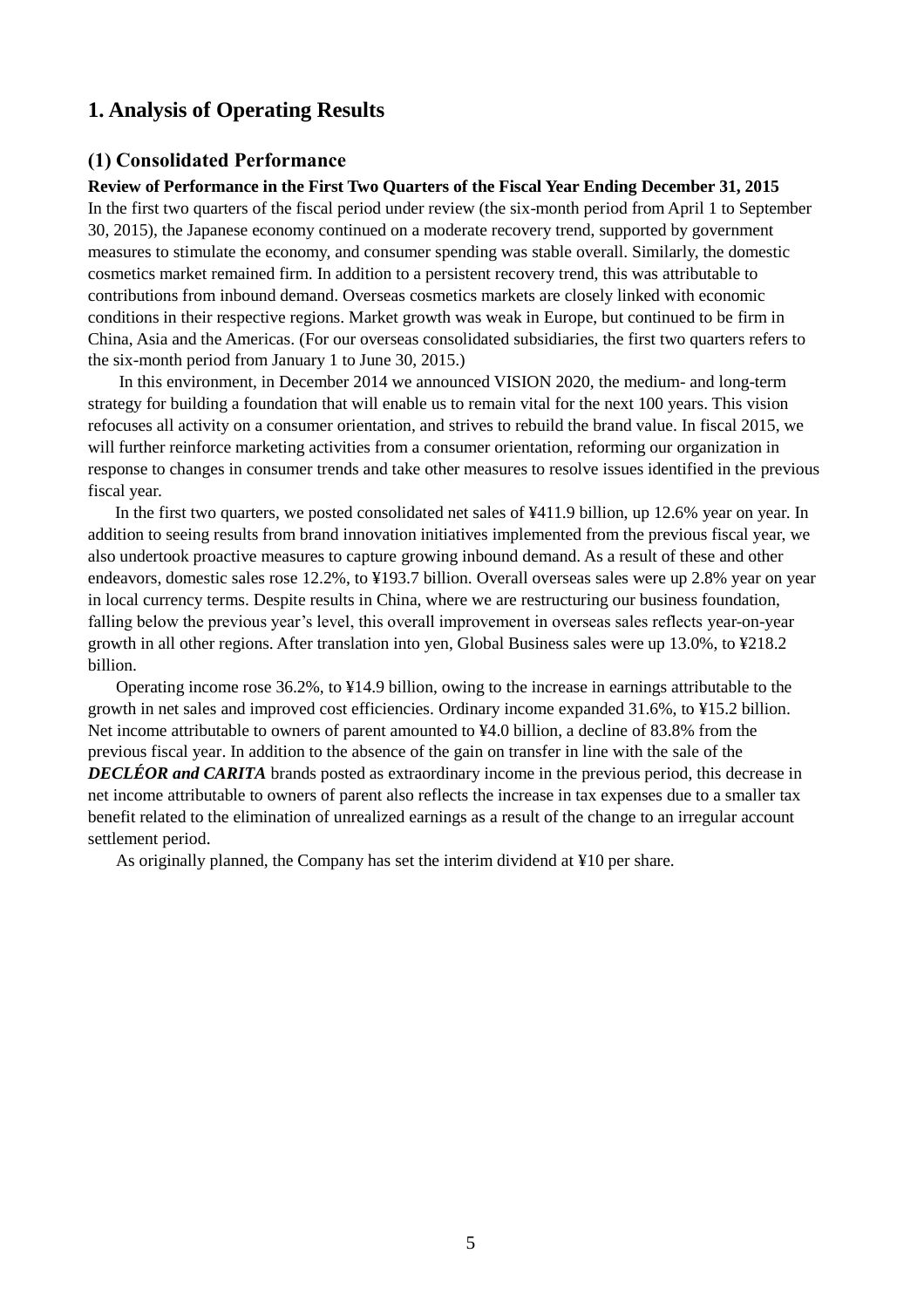## **[Consolidated Performance]**

| (Net Sales)            |                                               |                   |                                               |                   |        |                                | (Millions of yen)                       |
|------------------------|-----------------------------------------------|-------------------|-----------------------------------------------|-------------------|--------|--------------------------------|-----------------------------------------|
|                        | <b>First Two</b>                              |                   | <b>First Two</b>                              |                   |        | Year-on-Year Increase/Decrease |                                         |
|                        | <b>Ouarters</b><br>Ended<br>September<br>2015 | Share of<br>Total | <b>Ouarters</b><br>Ended<br>September<br>2014 | Share of<br>Total | Amount | Change                         | Change<br>in Local<br>Currency<br>Terms |
| Japan Business         | 174,471                                       | 42.4%             | 157,042                                       | 43.0%             | 17,429 | $+11.1%$                       | $+11.1%$                                |
| <b>Global Business</b> | 225,873                                       | 54.8%             | 200,883                                       | 54.9%             | 24,989 | $+12.4%$                       | $+2.5%$                                 |
| Others                 | 11,544                                        | 2.8%              | 7,752                                         | 2.1%              | 3,792  | $+48.9%$                       | $+48.9%$                                |
| <b>Total Net Sales</b> | 411,889                                       | 100.0%            | 365,678                                       | 100.0%            | 46,211 | $+12.6%$                       | $+7.2%$                                 |
|                        |                                               |                   |                                               |                   |        |                                |                                         |
| <b>Domestic Sales</b>  | 193,673                                       | 47.0%             | 172,554                                       | 47.2%             | 21,118 | $+12.2%$                       | $+12.1%$                                |
| <b>Overseas Sales</b>  | 218,216                                       | 53.0%             | 193,123                                       | 52.8%             | 25,092 | $+13.0%$                       | $+2.8%$                                 |

#### **(Income)**

|                                                | <b>First Two</b><br><b>Ouarters</b> | Ratio to         | <b>First Two</b><br><b>Ouarters</b> | Ratio to  | Year-on-Year<br>Increase/Decrease |           |
|------------------------------------------------|-------------------------------------|------------------|-------------------------------------|-----------|-----------------------------------|-----------|
|                                                | Ended<br>September<br>2015          | <b>Net Sales</b> | Ended<br>September<br>2014          | Net Sales | Amount                            | Change    |
| Japan Business                                 | 18,013                              | 10.0%            | 12,610                              | 7.8%      | 5,403                             | $+42.8%$  |
| <b>Global Business</b>                         | (6,121)                             | $-2.7\%$         | (3,105)                             | $-1.5\%$  | (3,015)                           |           |
| <b>Others</b>                                  | 2,949                               | 16.3%            | 1,438                               | 9.8%      | 1,511                             | $+105.0%$ |
| Elimination/Corporate                          | 46                                  |                  | (10)                                |           | 57                                |           |
| <b>Operating Income Total</b>                  | 14,888                              | 3.6%             | 10,932                              | 3.0%      | 3,955                             | $+36.2%$  |
| Ordinary Income                                | 15,153                              | 3.7%             | 11,512                              | 3.1%      | 3,641                             | $+31.6%$  |
| Net Income Attributable<br>to Owners of Parent | 3,988                               | 1.0%             | 24,629                              | 6.7%      | (20, 640)                         | $-83.8\%$ |

Notes: 1. Ratio to net sales includes intersegment transactions.

2. Effective from the first quarter of the fiscal year ending December 2015, the Company has partially reorganized its reportable segment classification method, ahead of a new organizational system to start in the fiscal year ending December 2016. Under the revision of reportable segments, the "Domestic Cosmetics Business" and "Global Business" segments became the "Japan Business" and "Global Business" segments. Some subsidiaries, previously classified under the "Domestic Cosmetics Business" segment, are reclassified under the "Global Business" or "Others" segment. Also, the method of allocating certain expenses has been revised in order to more accurately ascertain the operating performance of individual segments. Results for the first six months of the previous fiscal year have been adjusted to the reportable segment post-revision classification and expense allocation methods.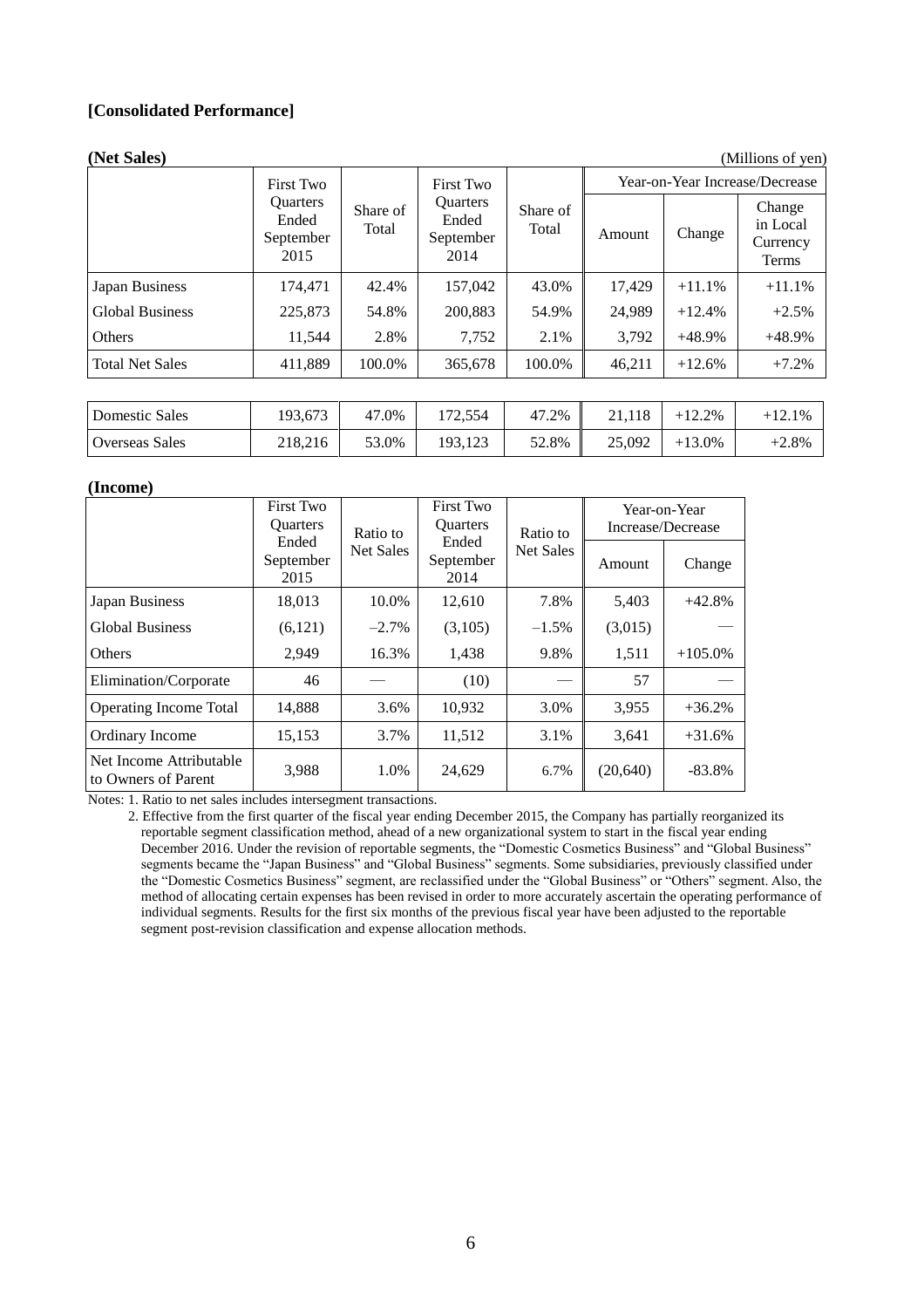#### **Results by Reportable Segment**

#### **(a) Japan Business**

In the Japan Business, sales increased 11.1%, to ¥174.5 billion, in the first two quarters of the fiscal year under review. We continued initiatives to enhance our brand value from the previous fiscal year and strengthened efforts to innovate our core brands while increasing marketing investment. As a result, sales continued to grow for the *ELIXIR* aging care brand and the *MAQuillAGE* makeup brand. Sales were also favorable for the *clé de Peau BEAUTÉ* luxury brand and the brand *SHISEIDO* which was driven by the *ULTIMUNE* serum launched in 2014. Inbound demand also increased for the *ANESSA* sunscreen and skincare products in the *SENKA* brand.

Operating income was ¥18.0 billion, an increase of 42.8% owing to improved cost efficiencies and an increase in earnings attributable to the growth in sales, even though marketing investment expanded.

#### **(b) Global Business**

In the Global Business, sales rose 2.5% in local currency terms, and totaled ¥225.9 billion after translation into yen, a year-on-year increase of 12.4% that reflects yen depreciation.

In China, although e-commerce sales expanded, overall sales were down compared with the previous year owing to a reduction in market inventories at specialty stores and distributors in preparation for restructuring the business foundation. In Asia, sales increased from the previous year, buoyed by strong growth in the travel retail business and continued growth in sales of *ULTIMUNE* under the brand *SHISEIDO*. In the Americas, sales were higher than the previous year on sustained growth in sales of the *NARS* makeup artist brand and the *clé de Peau BEAUTÉ* brand. In Europe, demand remained firm for fragrances and the brand *SHISEIDO*, resulting in year-on-year growth in sales.

Operating losses totaled ¥6.1 billion, owing mainly to higher marketing investment in China and for fragrances.

#### **(c) Others**

In the Others segment, sales grew 48.9% to ¥11.5 billion, reflecting successful efforts to capture inbound demand at subsidiary THE GINZA Co., Ltd., which sells cosmetics at duty-free shops in domestic airports.

With an increase in the marginal gain on higher sales, operating income grew 105.0% to ¥2.9 billion.

#### **(2) Consolidated Financial Position**

#### **(a) Assets, Liabilities and Net Assets**

As of September 30, 2015, the Group had total assets of ¥831.7 billion, up ¥8.0 billion from the previous fiscal year-end (March 31, 2015), owing mainly to an increase in cash and time deposits as well as inventories. Liabilities rose ¥2.6 billion to ¥416.8 billion, reflecting an increase in debt. Net assets totaled ¥414.8 billion, an increase of ¥5.5 billion on account of an increase in foreign currency translation adjustments. The equity ratio at the end of the period was 47.0%, unchanged from the previous fiscal year-end.

#### **(b) Cash Flows**

Net cash provided by operating activities totaled ¥31.9 billion in the first two quarters of fiscal 2015. Net cash used in investing activities was ¥9.7 billion, reflecting capital investments in sales counters at stores around the world. Net cash used in financing activities amounted to ¥1.7 billion, reflecting the payment of year-end dividends for the previous fiscal year and other items.

As a result of these activities, cash and cash equivalents at the end of the first two quarters totaled ¥120.9 billion, an increase of ¥20.1 billion from the start of the fiscal year.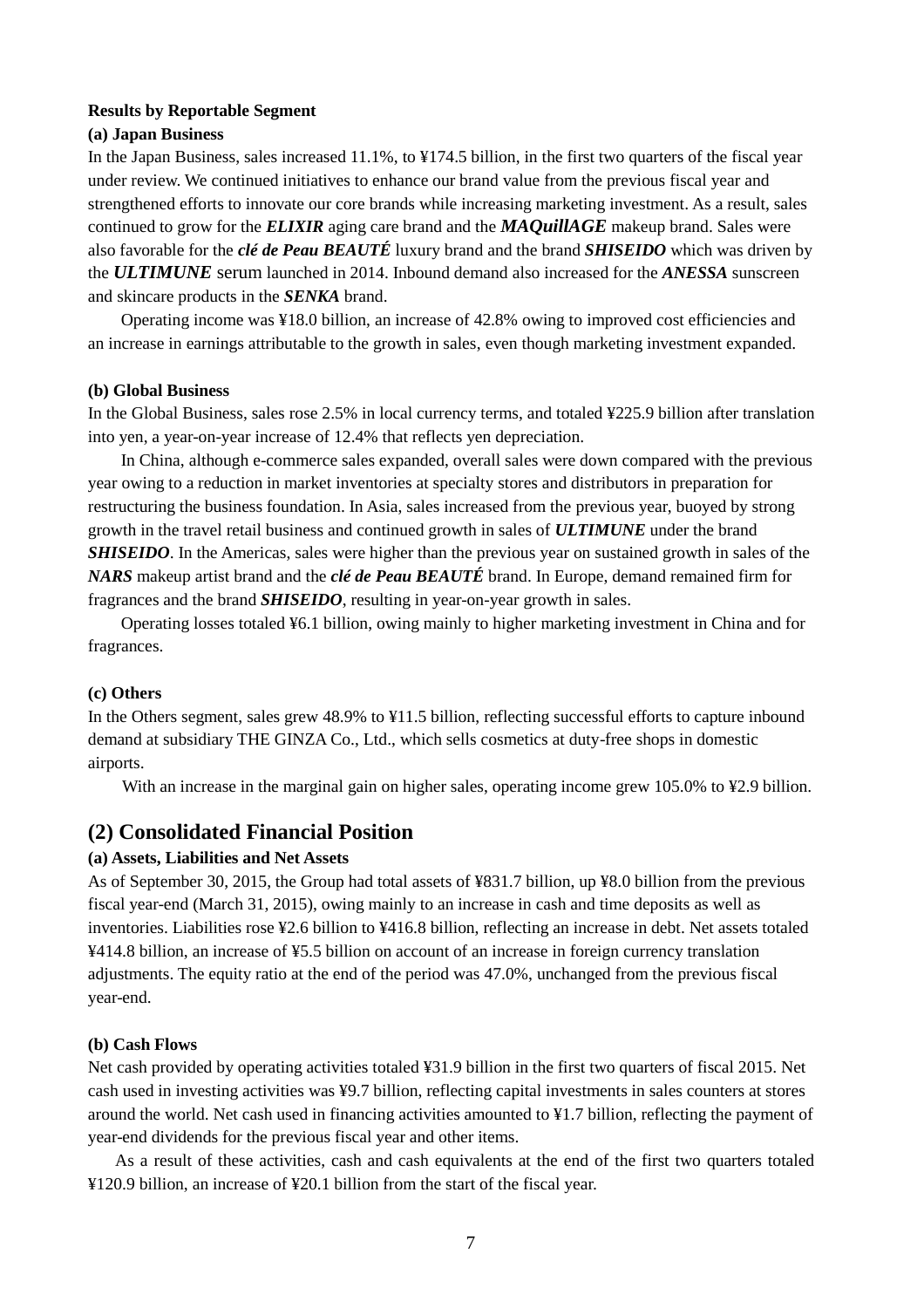# **(3) Consolidated Forecasts and Other Forward-Looking Information**

In light of performance in the first two quarters under review including a downward revision of sales forecasts in China as well as the projected partial recording of gains on the sale of intellectual property related to the *Jean Paul GAULTIER* fragrance and other factors, we have revised our consolidated forecasts for the full fiscal year (our previous forecasts were announced on July 31, 2015), as shown in the table below. Our forecasts are based on the exchange rates of ¥120 per U.S. dollar, ¥134 per euro, and ¥19.3 per Chinese yuan.

The Company has changed its fiscal year-end from March 31 to December 31 from the fiscal year ending December 31, 2015. For the Company and subsidiaries with March 31 fiscal year-ends, therefore, fiscal 2015 will be the nine-month period from April 1 to December 31, 2015. The fiscal periods for subsidiaries with December 31 fiscal year-ends will remain unchanged (January 1–December 31, 2015).

|  |  | <b>Revised Consolidated Forecasts for the Fiscal Year Ending December 31, 2015</b> |  |  |  |  |
|--|--|------------------------------------------------------------------------------------|--|--|--|--|
|--|--|------------------------------------------------------------------------------------|--|--|--|--|

(April 1–December 31, 2015) (Millions of yen)

|                                                                        | <b>Net Sales</b> | Operating<br>Income | Ordinary<br>Income | Net Income<br>Attributable<br>to Owners of<br>Parent | <b>Net</b><br>Earnings per<br>Share (yen) |
|------------------------------------------------------------------------|------------------|---------------------|--------------------|------------------------------------------------------|-------------------------------------------|
| Previous Forecast (A)                                                  | 765,000          | 30,000              | 30,500             | 11,000                                               | 27.57                                     |
| Revised Forecast (B)                                                   | 760,000          | 30,000              | 30,000             | 13,000                                               | 32.58                                     |
| Change $(B-A)$                                                         | (5,000)          | $\theta$            | (500)              | 2,000                                                |                                           |
| Percentage Change                                                      | $-0.7\%$         | $0.0\%$             | $-1.6%$            | $+18.2%$                                             |                                           |
| Previous Result for the Fiscal Year<br>Ended March 31, 2015            | 777,687          | 27,613              | 29,239             | 33,668                                               | 84.44                                     |
| Previous Result for the Fiscal Year<br>Ended March 31, 2015 (Adjusted) | 677,457          | 21.234              | 22,814             | 27,523                                               | 69.04                                     |

Note: Figures for "Fiscal Year Ended March 31, 2015 (Adjusted)" have been adopted to the nine-month period (April 1–December 31, 2014) for the Company and subsidiaries with March 31 fiscal year-ends.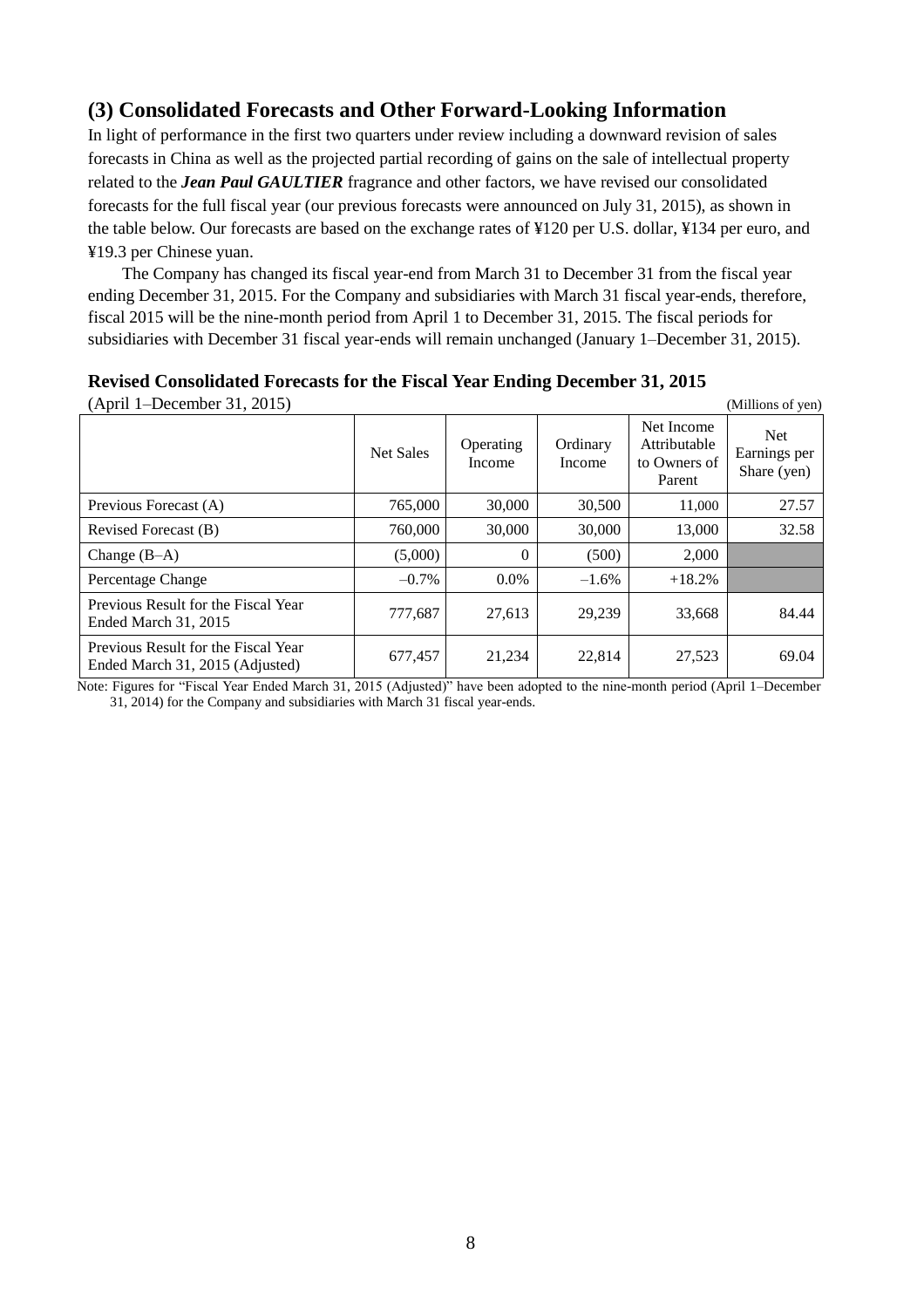# **2. Summary (Note) Information**

# **(1) Significant Changes in Subsidiaries during the Period**

Not applicable.

# **(2) Special Accounting Treatment Adopted in Preparation of Consolidated Quarterly Financial Statements**

Not applicable.

## **(3) Changes in Accounting Policies; Changes in Accounting Estimates; Restatements (Change in Accounting Policies)**

The Company has applied the "Accounting Standard for Business Combinations" (ASBJ Statement No. 21, September 13, 2013), the "Accounting Standard for Consolidated Financial Statements" (ASBJ Statement No. 22, September 13, 2013) and the "Accounting Standard for Business Divestures" (ASBJ Statement No. 7, September 13, 2013) from the first quarter of the fiscal period under review, causing differences resulting from changes in the Company's ownership of subsidiaries of which ownership continues to be recorded in capital surplus and changing the method of recording acquisition-related expenses in the fiscal year in which such expenses are incurred. Also, for corporate combinations occurring after the beginning of the first quarter in the fiscal period under review, the allocation of acquisition costs determined under provisional accounting treatment have been revised, reflecting such cost in the consolidated quarterly financial statements for the consolidated quarterly financial period to which the business combination date belongs. Furthermore, the presentation of quarterly net income has been changed, and the presentation of minority interests has been changed to non-controlling interests. The consolidated quarterly financial statements for the first two quarters of the previous fiscal year and the consolidated financial statements for the previous fiscal year have been revised to reflect these changes in presentation.

On the consolidated statements of cash flow for the first two quarters of the fiscal period under review, cash flows related to the acquisition and divesture of shares in subsidiaries unaccompanied by changes in the scope of consolidation are now recorded under cash flows from financing activities. Cash flows related to the acquisition cost of shares in subsidiaries accompanied by changed in the scope of consolidation, and cash flows related to costs for the acquisition and divesture of shares in subsidiaries unaccompanied by changes in the scope of consolidation are now recorded under cash flows from operating activities.

With regard to application of the Accounting Standard for Business Combinations, etc., as Clause 58-2 (4) of the Accounting Standard for Business Combinations, Clause 44-5 (4) of the Accounting Standard for Consolidated Financial Statements and Clause 57-4 (4) of the Accounting Standard for Business Divestures stipulate transitional treatment, these standards have been applied from the beginning of the first quarter of the fiscal period under review.

These adoptions had no impact on the consolidated quarterly financial statements for the first two quarters of the fiscal period under review.

| (Millions of yen) |                                                             |                            |                                                         |                          |                                |          |                                         |  |
|-------------------|-------------------------------------------------------------|----------------------------|---------------------------------------------------------|--------------------------|--------------------------------|----------|-----------------------------------------|--|
|                   |                                                             |                            | <b>First Two</b><br>Quarters Ended<br>September<br>2014 | Share of<br><b>Sales</b> | Year-on-Year Increase/Decrease |          |                                         |  |
|                   | <b>First Two</b><br><b>Quarters Ended</b><br>September 2015 | Share of 1<br><b>Sales</b> |                                                         |                          | Amount                         | Change   | Change in<br>Local<br>Currency<br>Terms |  |
| China             | 62,931                                                      | 15.3%                      | 59,209                                                  | 16.2%                    | 3.721                          | $+6.3%$  | $-7.6\%$                                |  |
| Asia $*$          | 32.717                                                      | 7.9%                       | 27,148                                                  | 7.4%                     | 5,568                          | $+20.5%$ | $+10.3%$                                |  |
| Americas          | 71,599                                                      | 17.4%                      | 58,631                                                  | 16.0%                    | 12,967                         | $+22.1%$ | $+5.8\%$                                |  |
| Europe            | 50,968                                                      | 12.4%                      | 48,133                                                  | 13.2%                    | 2,834                          | $+5.9\%$ | $+7.6%$                                 |  |
| Overseas Sales    | 218,216                                                     | 53.0%                      | 193,123                                                 | 52.8%                    | 25,092                         | $+13.0%$ | $+2.8%$                                 |  |

 $(1)$   $(2)$   $(3)$ 

# **(Reference) Overseas Sales**

\* Excluding China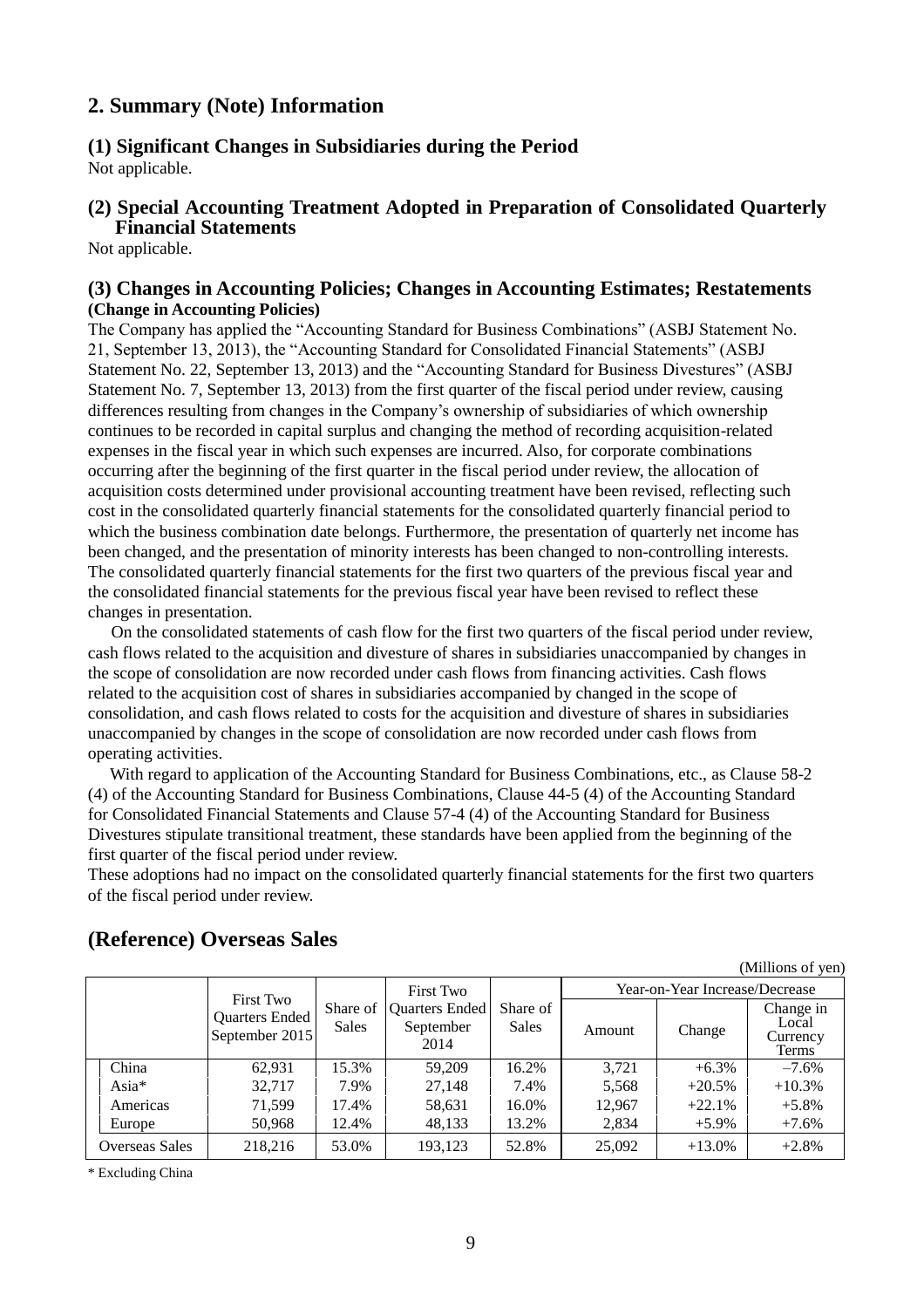# **3. Consolidated Quarterly Financial Statements**

# **(1) Consolidated Quarterly Balance Sheets**

|                                                         |                | (Millions of yen)  |
|---------------------------------------------------------|----------------|--------------------|
|                                                         | As at          | As at              |
| <b>ASSETS</b>                                           | March 31, 2015 | September 30, 2015 |
|                                                         |                |                    |
| <b>Current Assets:</b>                                  |                |                    |
| Cash and Time Deposits<br>Notes and Accounts Receivable | 103,603        | 123,310            |
|                                                         | 131,951        | 114,379<br>18,881  |
| Short-Term Investments in Securities                    | 18,266         | 119,546            |
| Inventories                                             | 106,696        |                    |
| Deferred Tax Assets                                     | 32,240         | 27,603             |
| <b>Other Current Assets</b>                             | 24,046         | 29,323             |
| Less: Allowance for Doubtful Accounts                   | (1,733)        | (1,753)            |
| <b>Total Current Assets</b>                             | 415,069        | 431,289            |
| <b>Fixed Assets:</b>                                    |                |                    |
| <b>Property, Plant and Equipment:</b>                   |                |                    |
| <b>Buildings and Structures</b>                         | 163,777        | 163,746            |
| Less: Accumulated Depreciation                          | (101, 389)     | (103, 143)         |
| Buildings and Structures, Net                           | 62,388         | 60,603             |
| Machinery, Equipment and Vehicles                       | 86,840         | 87,761             |
| Less: Accumulated Depreciation                          | (72, 784)      | (73, 637)          |
| Machinery, Equipment and Vehicles, Net                  | 14,056         | 14,124             |
| Tools, Furniture and Fixtures                           | 79,683         | 80,193             |
| Less: Accumulated Depreciation                          | (54, 892)      | (56, 976)          |
| Tools, Furniture and Fixtures, Net                      | 24,790         | 23,217             |
| Land                                                    | 30,256         | 30,344             |
| <b>Lease Assets</b>                                     | 6,678          | 7,181              |
| Less: Accumulated Depreciation                          | (2,935)        | (3,514)            |
| Leased Assets, Net                                      | 3,743          | 3,667              |
| <b>Construction in Progress</b>                         | 1,752          | 2,584              |
| Total Property, Plant and Equipment                     | 136,986        | 134,541            |
| <b>Intangible Assets:</b>                               |                |                    |
| Goodwill                                                | 64,453         | 62,940             |
| <b>Leased Assets</b>                                    | 635            | 564                |
| Trademarks                                              | 58,005         | 58,938             |
| Other Intangible Assets                                 | 44,027         | 42,233             |
| <b>Total Intangible Assets</b>                          | 167,121        | 164,677            |
| <b>Investments and Other Assets:</b>                    |                |                    |
| <b>Investments in Securities</b>                        | 29,234         | 26,546             |
| Long-Term Prepaid Expenses                              | 12,842         | 13,398             |
| <b>Deferred Tax Assets</b>                              | 37,960         | 36,148             |
| <b>Other Investments</b>                                | 24,483         | 25,108             |
| Less: Allowance for Doubtful Accounts                   | (62)           | (50)               |
| <b>Total Investments and Other Assets</b>               | 104,458        | 101,150            |
| <b>Total Fixed Assets</b>                               | 408,567        | 400,369            |
| <b>Total Assets</b>                                     | 823,636        | 831,658            |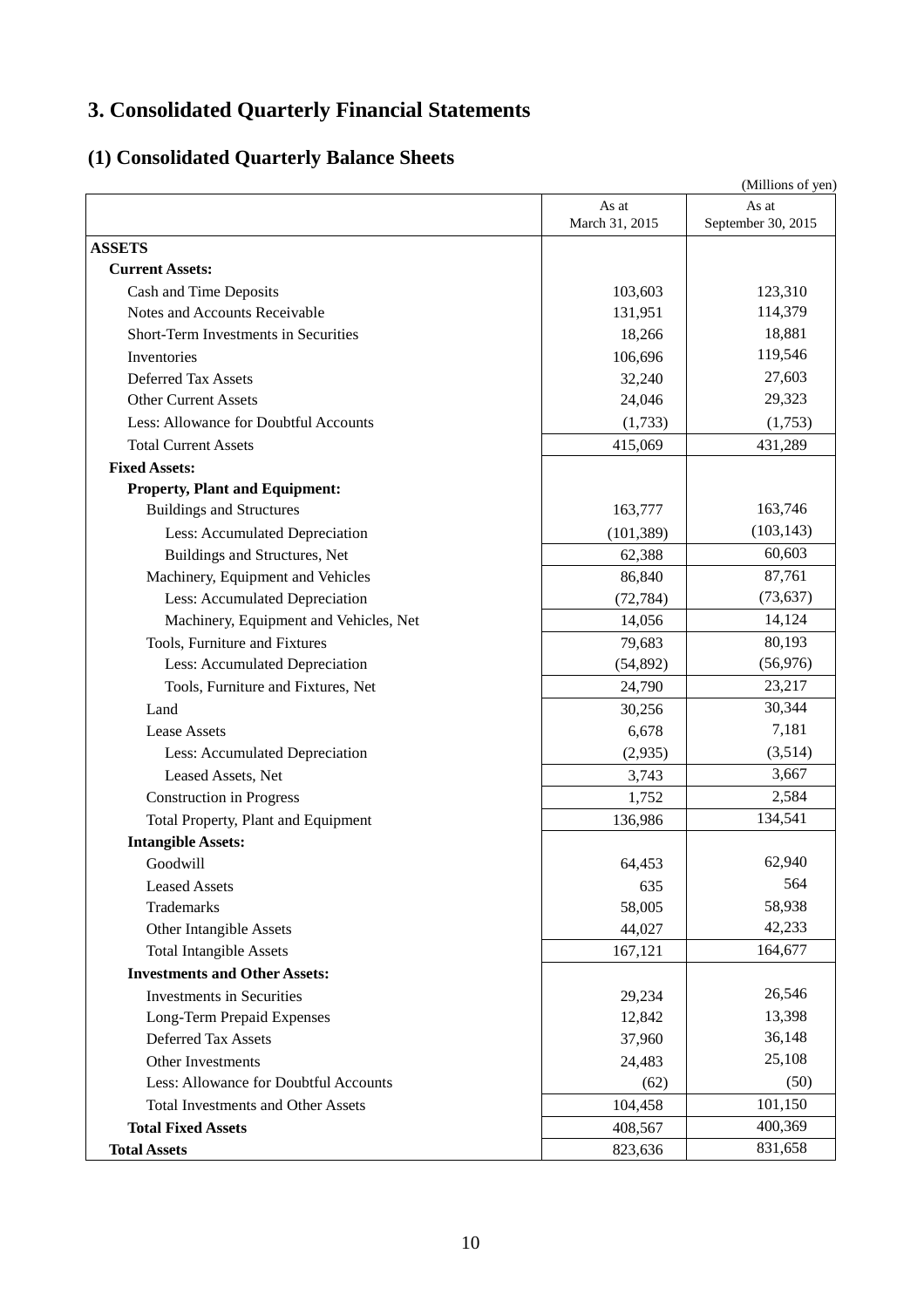(Millions of yen)

|                                                   | As at          | As at              |
|---------------------------------------------------|----------------|--------------------|
| <b>LIABILITIES</b>                                | March 31, 2015 | September 30, 2015 |
| <b>Current Liabilities:</b>                       |                |                    |
| Notes and Accounts Payable                        | 34,460         | 34,383             |
| Electronically Recorded Obligations - Operating   | 25,980         | 28,863             |
| Short-Term Debt                                   | 27,187         | 7,302              |
| <b>Commercial Papers</b>                          | 602            | 3,062              |
| <b>Current Portion of Bonds Payable</b>           | 40,000         |                    |
| Current Portion of Long-Term Debt                 | 5,952          | 5,945              |
| Lease Obligations                                 | 1,873          | 1,886              |
| <b>Other Payables</b>                             | 35,329         | 39,647             |
| <b>Accrued Income Taxes</b>                       | 16,210         | 13,149             |
| <b>Reserve for Sales Returns</b>                  | 15,101         | 12,362             |
| <b>Accrued Bonuses for Employees</b>              | 17,012         | 17,311             |
| <b>Accrued Bonuses for Directors</b>              | 182            | 31                 |
| Provision for Liabilities and Charges             | 649            | 525                |
| <b>Provision for Structural Reforms</b>           | 10             | $\theta$           |
| Deferred Tax Liabilities                          | 39             | 34                 |
| <b>Other Current Liabilities</b>                  | 44,788         | 43,858             |
| <b>Total Current Liabilities</b>                  | 265,381        | 208,363            |
| <b>Long-Term Liabilities:</b>                     |                |                    |
| <b>Bonds</b>                                      |                | 30,000             |
| Long-Term Debt                                    | 28,831         | 60,897             |
| Lease Obligations                                 | 2,450          | 2,244              |
| Liability for Retirement Benefits                 | 77,704         | 75,824             |
| Allowance for Losses on Guarantees                | 350            | 350                |
| Allowance for Environmental Measures              | 395            | 395                |
| Provision for Structural Reforms                  | 1,005          | 1,002              |
| Deferred Tax Liabilities                          | 33,198         | 33,306             |
| Other Long-Term Liabilities                       | 4,949          | 4,433              |
| <b>Total Long-Term Liabilities</b>                | 148,885        | 208,454            |
| <b>Total Liabilities</b>                          | 414,267        | 416,817            |
| <b>NET ASSETS</b>                                 |                |                    |
| <b>Shareholders' Equity:</b>                      |                |                    |
| Common Stock                                      | 64,506         | 64,506             |
| Capital Surplus                                   | 70,258         | 70,258             |
| <b>Retained Earnings</b>                          | 218,757        | 218,744            |
| <b>Treasury Stock</b>                             | (2,214)        | (1,740)            |
| Total Shareholders' Equity                        | 351,308        | 351,768            |
| <b>Accumulated Other Comprehensive Income:</b>    |                |                    |
| Unrealized Gains on Available-for-Sale Securities | 6,443          | 6,748              |
| <b>Foreign Currency Translation Adjustments</b>   | 48,544         | 51,423             |
| Accumulated Adjustments for Retirement Benefits   | (19, 435)      | (18, 847)          |
| Total Accumulated Other Comprehensive Income      | 35,552         | 39,324             |
| <b>Stock Acquisition Rights</b>                   | 1,043          | 859                |
| <b>Non-Controlling Interests</b>                  | 21,465         | 22,887             |
| <b>Total Net Assets</b>                           | 409,369        | 414,840            |
| <b>Total Liabilities and Net Assets</b>           | 823,636        | 831,658            |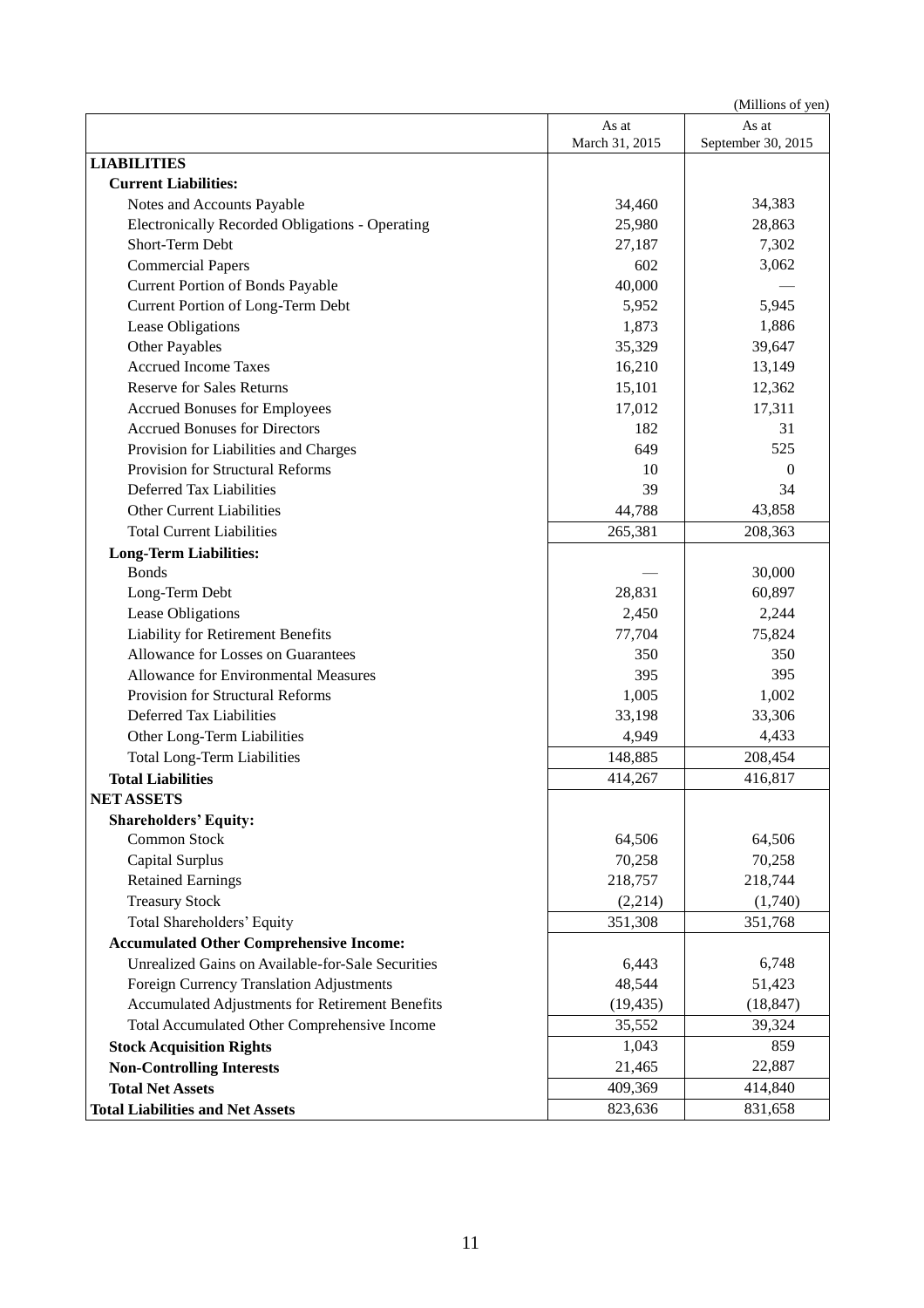# **(2) Consolidated Quarterly Statements of Income and Consolidated Quarterly Statements of Comprehensive Income**

# **Consolidated Quarterly Statements of Income Cumulative for First Two Quarters**

| (Millions of yen)                                           |                                          |                     |  |  |
|-------------------------------------------------------------|------------------------------------------|---------------------|--|--|
| First Two Quarters<br><b>First Two Quarters</b>             |                                          |                     |  |  |
|                                                             | Ended                                    | Ended               |  |  |
|                                                             | September 30, 2014                       | September 30, 2015  |  |  |
|                                                             | (April 1, 2014 to<br>September 30, 2014) | (April 1, 2015 to   |  |  |
|                                                             | 365,678                                  | September 30, 2015) |  |  |
| <b>Net Sales</b><br><b>Cost of Sales</b>                    |                                          | 411,889             |  |  |
|                                                             | 88,367                                   | 99,002              |  |  |
| <b>Gross Profit</b>                                         | 277,311                                  | 312,887             |  |  |
| Selling, General and Administrative Expenses                | 266,378                                  | 297,998             |  |  |
| <b>Operating Income</b>                                     | 10,932                                   | 14,888              |  |  |
| <b>Other Income</b>                                         |                                          |                     |  |  |
| <b>Interest Income</b>                                      | 599                                      | 628                 |  |  |
| Dividend Income                                             | 288                                      | 338                 |  |  |
| Equity in Earnings of Affiliates                            | 10                                       |                     |  |  |
| Rental Income                                               | 495                                      | 421                 |  |  |
| Subsidy Income                                              | 5                                        | 7                   |  |  |
| Foreign Exchange Gain                                       | 69                                       |                     |  |  |
| Other                                                       | 465                                      | 398                 |  |  |
| <b>Total Other Income</b>                                   | 1,935                                    | 1,794               |  |  |
| <b>Other Expenses</b>                                       |                                          |                     |  |  |
| <b>Interest Expense</b>                                     | 686                                      | 441                 |  |  |
| <b>Equity in Losses of Affiliates</b>                       |                                          | 33                  |  |  |
| Foreign Exchange Loss                                       |                                          | 333                 |  |  |
| Other                                                       | 668                                      | 720                 |  |  |
| <b>Total Other Expenses</b>                                 | 1,355                                    | 1,529               |  |  |
| <b>Ordinary Income</b>                                      | 11,512                                   | 15,153              |  |  |
| <b>Extraordinary Income</b>                                 |                                          |                     |  |  |
| Gain on Transfer of Business                                | 22,397                                   | 835                 |  |  |
| Gain on Sales of Property, Plant and Equipment              | 796                                      | 92                  |  |  |
| Gain on Sales of Investments in Securities                  | $\Omega$                                 | 2,341               |  |  |
| <b>Total Extraordinary Income</b>                           | 23,194                                   | 3,269               |  |  |
| <b>Extraordinary Losses</b>                                 |                                          |                     |  |  |
| <b>Impairment Loss</b>                                      |                                          | 3                   |  |  |
| <b>Structural Reform Expenses</b>                           | 1,662                                    |                     |  |  |
| Loss on Liquidation of Subsidiaries and Affiliates          | 117                                      |                     |  |  |
| Loss on Disposal of Property, Plant and Equipment           | 449                                      | 806                 |  |  |
| Loss on Sales of Investments in Securities                  | 25                                       | $\overline{0}$      |  |  |
| Loss on Revaluation of Investments in Securities            | $\Omega$                                 | 6                   |  |  |
| <b>Total Extraordinary Losses</b>                           | 2,254                                    | 817                 |  |  |
| <b>Income before Income Taxes</b>                           | 32,451                                   | 17,606              |  |  |
| <b>Income Taxes - Current</b>                               | 6,787                                    | 8,531               |  |  |
| <b>Income Tax-Deferred</b>                                  | (465)                                    | 4,105               |  |  |
| <b>Total Income Taxes</b>                                   | 6,321                                    | 12,636              |  |  |
| <b>Net Income</b>                                           | 26,129                                   | 4,969               |  |  |
|                                                             |                                          |                     |  |  |
| <b>Net Income Attributable to Non-Controlling Interests</b> | 1,500                                    | 981                 |  |  |
| Net Income Attributable to Owners of Parent                 | 24,629                                   | 3,988               |  |  |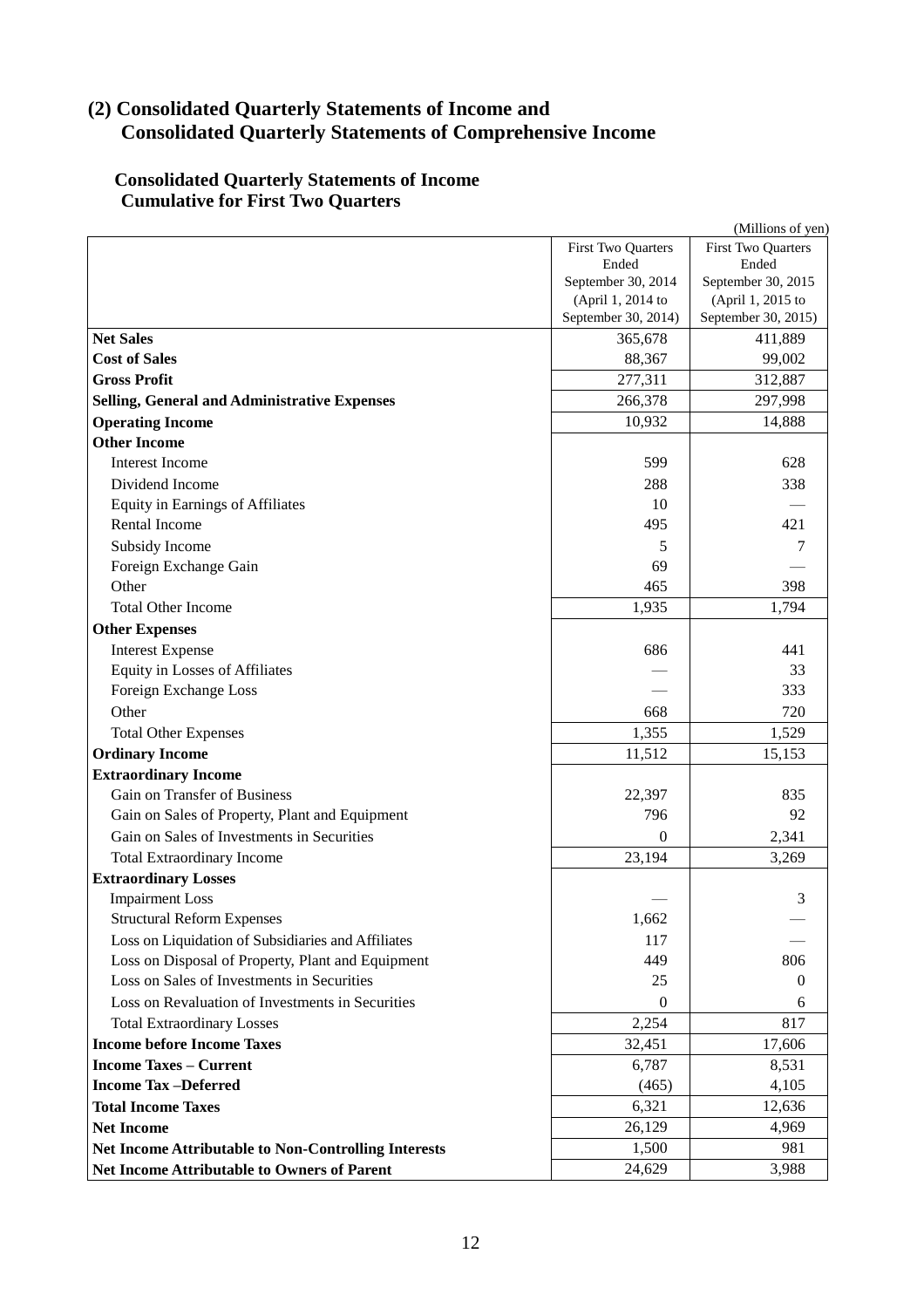# **Consolidated Statements of Comprehensive Income Cumulative for First Two Quarters**

|                                                                |                     | (Millions of yen)         |
|----------------------------------------------------------------|---------------------|---------------------------|
|                                                                | First Two Quarters  | <b>First Two Quarters</b> |
|                                                                | Ended September 30, | Ended September 30,       |
|                                                                | 2014                | 2015                      |
|                                                                | (April 1, 2014 to   | (April 1, 2015 to         |
|                                                                | September 30, 2014) | September 30, 2015)       |
| <b>Net Income</b>                                              | 26,129              | 4,969                     |
| <b>Other Comprehensive Income</b>                              |                     |                           |
| Unrealized Gains on Available-for-Sale Securities              | 321                 | 331                       |
| Foreign Currency Translation Adjustments                       | (13, 843)           | 3,426                     |
| <b>Adjustment for Retirement Benefits</b>                      | 1,452               | 591                       |
| Share of Other Comprehensive Income of Entities Accounted for  | (19)                | (27)                      |
| Under the Equity Method                                        |                     |                           |
| Total Other Comprehensive Income (Loss)                        | (12,089)            | 4,322                     |
| <b>Comprehensive Income</b>                                    | 14,040              | 9,292                     |
| (Breakdown)                                                    |                     |                           |
| Comprehensive Income Attributable to Owners of Parent          | 13,648              | 7,761                     |
| Comprehensive Income Attributable to Non-Controlling Interests | 392                 | 1,531                     |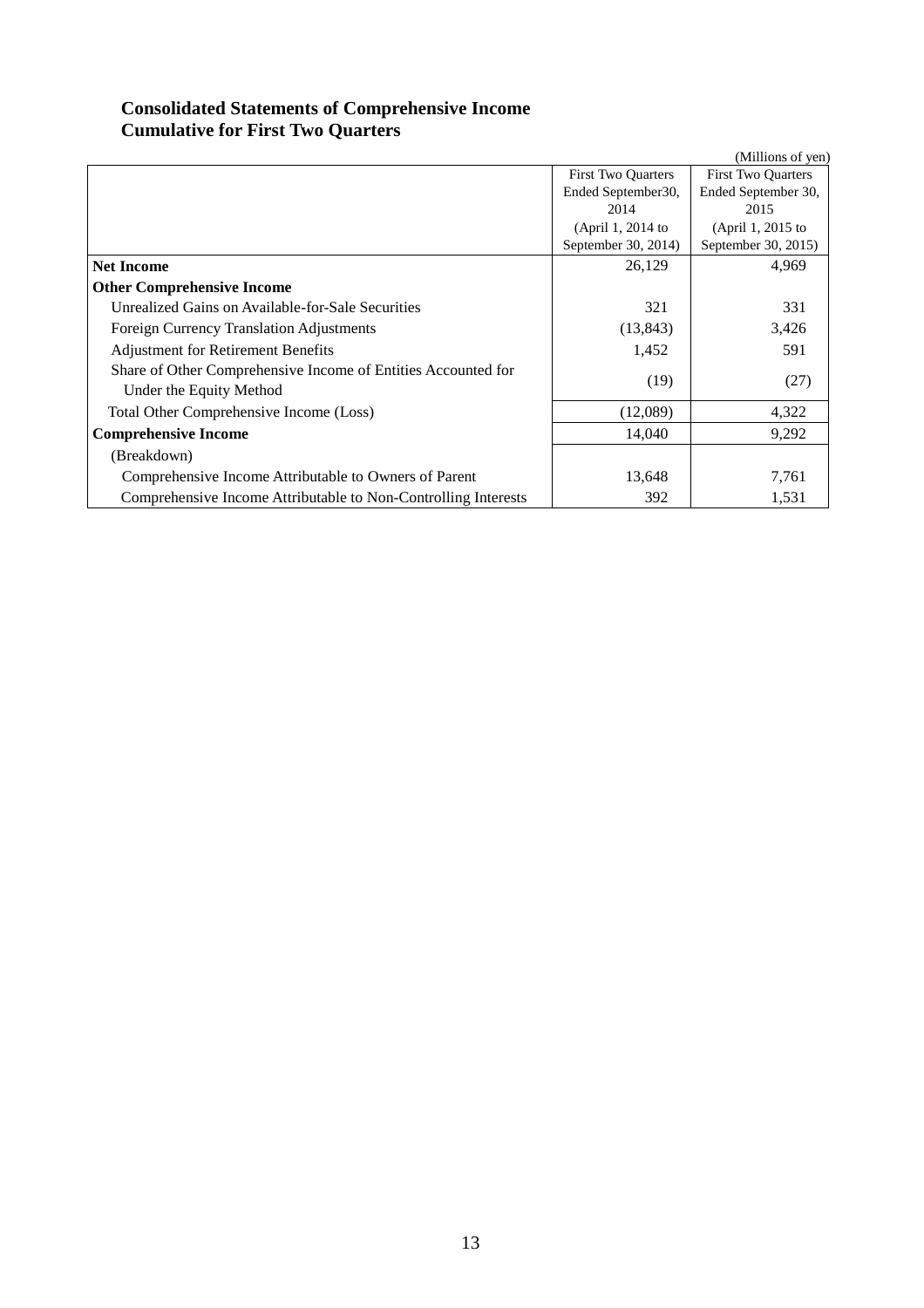# **(3) Consolidated Quarterly Statements of Cash Flows**

|                                                              |                                          | (Millions of yen)                        |
|--------------------------------------------------------------|------------------------------------------|------------------------------------------|
|                                                              | First Two Quarters                       | First Two Quarters                       |
|                                                              | Ended                                    | Ended                                    |
|                                                              | September 2014                           | September 2015                           |
|                                                              | (April 1, 2014 to<br>September 30, 2014) | (April 1, 2015 to<br>September 30, 2015) |
| <b>Cash Flows from Operating Activities:</b>                 |                                          |                                          |
| Income before Income Taxes                                   | 32,451                                   | 17,606                                   |
| Depreciation                                                 | 16,160                                   | 17,546                                   |
| Amortization of Goodwill                                     | 2,344                                    | 2,530                                    |
| <b>Impairment Loss</b>                                       |                                          | 3                                        |
| (Gain) Loss on Disposal of Property, Plant and Equipment     | (346)                                    | 714                                      |
| (Gain) Loss on Sales of Investments in Securities            | 25                                       | (2, 341)                                 |
| (Gain) Loss on Revaluation of Investments in Securities      | $\Omega$                                 | 6                                        |
| Gain on Transfer of Business                                 | (22, 397)                                | (835)                                    |
| Increase (Decrease) in Allowance for Doubtful Accounts       | 127                                      | 62                                       |
| Increase (Decrease) in Reserve for Sales Returns             | (2,528)                                  | (2,682)                                  |
| Increase (Decrease) in Accrued Bonuses for Employees         | (2,662)                                  | 482                                      |
| Increase (Decrease) in Accrued Bonuses for Directors         | (72)                                     | (151)                                    |
| Increase (Decrease) in Provision for Liabilities and Charges | 40                                       | (79)                                     |
| Increase (Decrease) in Provision for Structural Reforms      | (87)                                     | (13)                                     |
| Increase (Decrease) in Liability for Retirement Benefits     | 299                                      | 897                                      |
| Interest and Dividend Income                                 | (888)                                    | (967)                                    |
| <b>Interest Expense</b>                                      | 686                                      | 441                                      |
| Equity in (Earnings) Losses of Affiliates                    | (10)                                     | 33                                       |
| (Increase) Decrease in Notes and Accounts Receivable         | 21,928                                   | 15,879                                   |
| (Increase) Decrease in Inventories                           | (15,072)                                 | (13,045)                                 |
| Increase (Decrease) in Notes and Accounts Payable            | (5,216)                                  | 11,484                                   |
| Other                                                        | (642)                                    | (792)                                    |
| Subtotal                                                     | 24,138                                   | 46,781                                   |
| <b>Interest and Dividends Received</b>                       | 986                                      | 1,130                                    |
| <b>Interest Paid</b>                                         | (685)                                    | (458)                                    |
| <b>Income Tax Paid</b>                                       | (16, 289)                                | (15, 539)                                |
| Net Cash Provided by Operating Activities                    | 8,150                                    | 31,913                                   |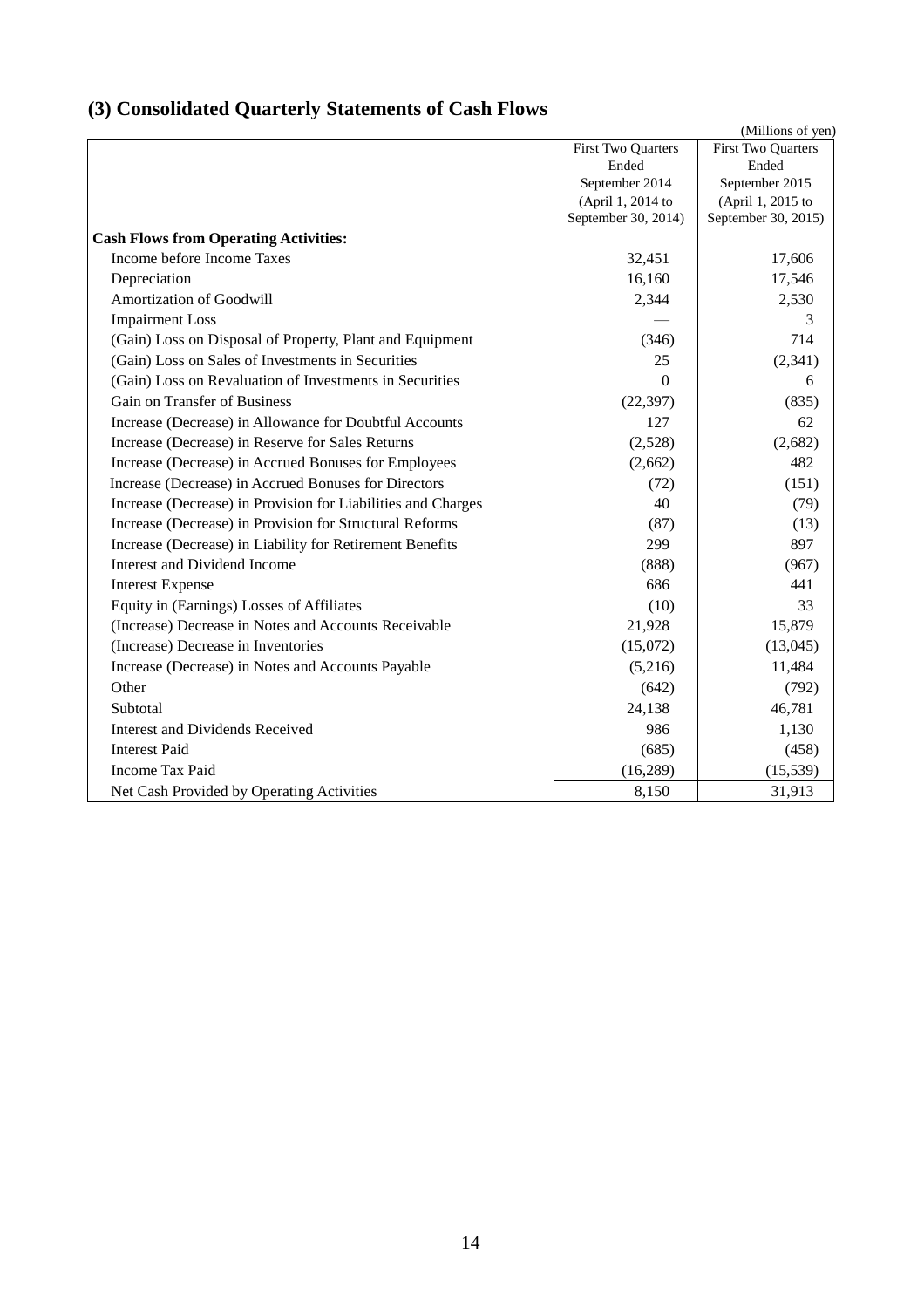|                                                              |                     | (Millions of yen)   |
|--------------------------------------------------------------|---------------------|---------------------|
|                                                              | First Two Quarters  | First Two Quarters  |
|                                                              | Ended               | Ended               |
|                                                              | September 2014      | September 2015      |
|                                                              | (April 1, 2014 to   | (April 1, 2015 to   |
|                                                              | September 30, 2014) | September 30, 2015) |
| <b>Cash Flows from Investing Activities:</b>                 |                     |                     |
| Transfers to Time Deposits                                   | (12, 541)           | (14, 874)           |
| Proceeds from Maturity of Time Deposits                      | 12,953              | 14,754              |
| Proceeds from Sale of Short-term Investments in Securities   | 300                 |                     |
| Acquisition of Investments in Securities                     | (710)               | (694)               |
| Proceeds from Sales of Investments in Securities             | 16                  | 5,630               |
| Proceeds from Transfer of Business                           | 29,960              | 726                 |
| Acquisition of Property, Plant and Equipment                 | (6,240)             | (7, 285)            |
| Proceeds from Sales of Property, Plant and Equipment         | 1,498               | 90                  |
| <b>Acquisition of Intangible Assets</b>                      | (1,625)             | (4,097)             |
| Payments of Long-Term Prepaid Expenses                       | (2, 434)            | (3,624)             |
| Acquisition of Shares in Subsidiaries Resulting in           |                     |                     |
| Change in Scope of Consolidation                             |                     | (221)               |
| Other                                                        | 277                 | (120)               |
| Net cash Provided by (Used in) Investing Activities          | 21,453              | (9,716)             |
| <b>Cash Flows from Financing Activities:</b>                 |                     |                     |
| Net Increase (Decrease) in Short-Term Debt                   | 3,137               | (17,269)            |
| Proceeds from Long-Term Debt                                 |                     | 35,001              |
| Repayment of Long-Term Debt                                  | (17,938)            | (2,948)             |
| Proceeds from Issuance of Bonds                              |                     | 30,000              |
| Redemption of Bonds                                          |                     | (40,000)            |
| Repayment of Lease Obligations                               | (1, 114)            | (1, 124)            |
| <b>Acquisition of Treasury Stock</b>                         | (3)                 | (8)                 |
| Disposal of Treasury Stock                                   | 171                 | 500                 |
| Cash Dividends Paid                                          | (4,003)             | (3,979)             |
| Cash Dividends Paid to Non-Controlling Interests             | (579)               | (1,898)             |
| Net Cash Used in Financial Activities                        | (20, 329)           | (1, 727)            |
| Effect of Exchange Rate Changes on Cash and Cash Equivalents | (2,675)             | (391)               |
| Net Change in Cash and Cash Equivalents                      | 6,599               | 20,078              |
| <b>Cash and Cash Equivalents at Beginning of Term</b>        | 110,163             | 100,807             |
| <b>Increase in Cash and Cash Equivalents from</b>            |                     |                     |
| <b>Newly Consolidated Subsidiary</b>                         | 571                 |                     |
| <b>Cash and Cash Equivalents at End of Term</b>              | 117,334             | 120,886             |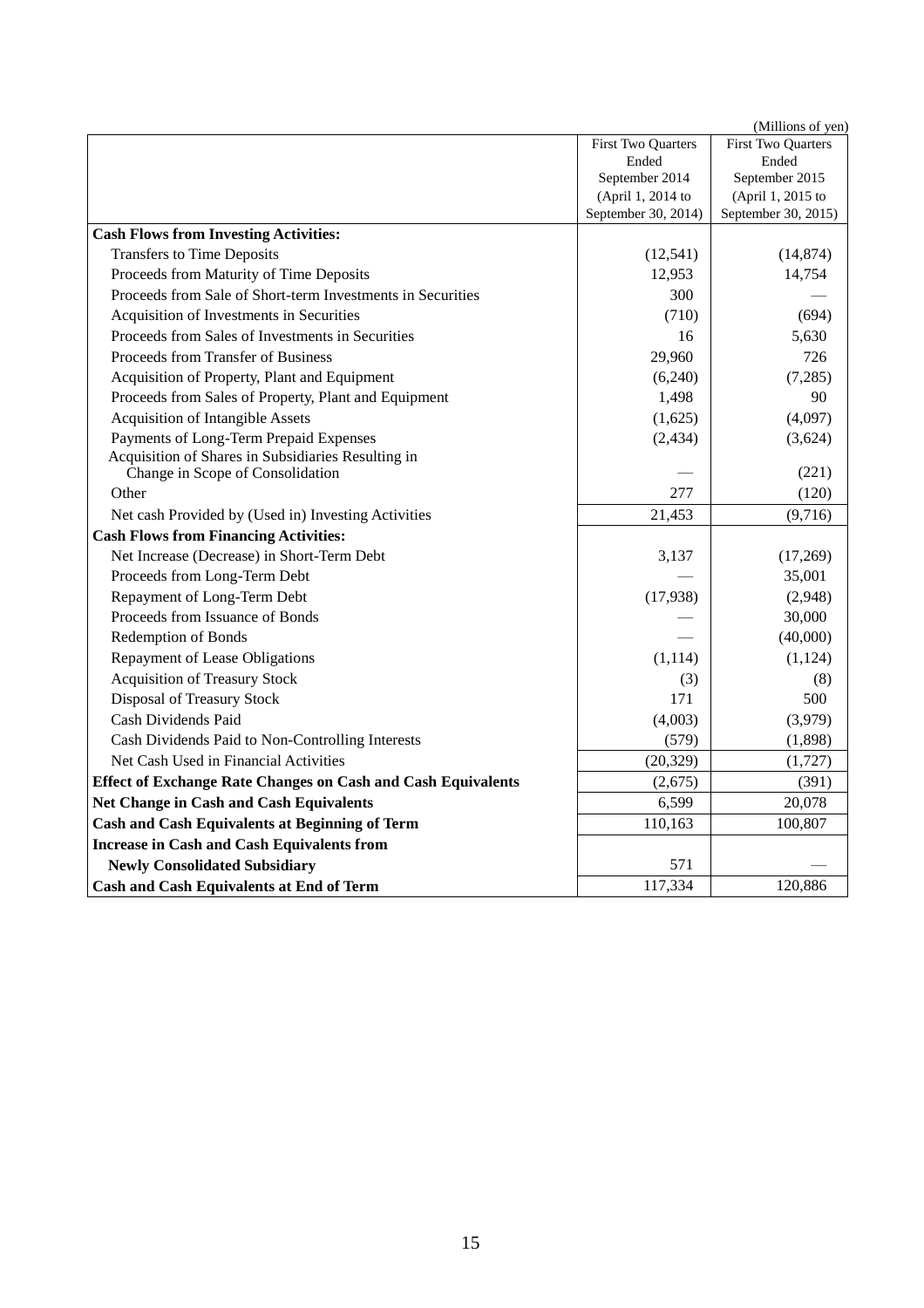# **(4) Notes Concerning Consolidated Quarterly Financial Statements**

## **(Note on Assumptions for Going Concern)**

Not applicable.

# **(Matters related to Consolidated Quarterly Statements of Income)**

Gain on Transfer of Business

First two quarters ended September 2015 (April 1, 2015 to September 30, 2015) Related to the business transfer of the *AYURA* brand.

# **(Note in the Event of Major Changes in Shareholders' Equity)**

Not applicable.

## **(Segment Information)**

#### **I First Two Quarters of Fiscal 2014 (April 1–September 30, 2014)**

#### *1. Sales and Income/Loss by Reportable Segment*

|                                     |                          |                           |                    |          |                        | (Millions of yen)                                                                                       |
|-------------------------------------|--------------------------|---------------------------|--------------------|----------|------------------------|---------------------------------------------------------------------------------------------------------|
|                                     | Japan<br><b>Business</b> | Global<br><b>Business</b> | Others<br>(Note 1) | Subtotal | Adjustment<br>(Note 2) | <b>Total Shown</b><br>in Consolidated<br><b>Ouarterly</b><br>Financial<br><b>Statements</b><br>(Note 3) |
| Net Sales                           |                          |                           |                    |          |                        |                                                                                                         |
| (1) Sales to Outside Customers      | 157,042                  | 200,883                   | 7,752              | 365,678  |                        | 365,678                                                                                                 |
| (2) Intersegment Sales or Transfers | 4,567                    | 1,391                     | 6,919              | 12,877   | (12, 877)              |                                                                                                         |
| Total                               | 161,609                  | 202,275                   | 14,671             | 378,556  | (12, 877)              | 365,678                                                                                                 |
| Segment Income (Loss)               | 12,610                   | (3,105)                   | 1,438              | 10.943   | (10)                   | 10,932                                                                                                  |

Notes: 1. "Others" includes businesses not included in the reportable segments. These include certain cosmetics sales subsidiaries, the frontier science business (production and sale of cosmetic raw materials, medical-use drugs, medical cosmetics, precision and analytical equipment, etc.) and the restaurant business, etc.

2. The Segment Income (Loss) adjustment refers to intersegment transaction eliminations amounting to a negative ¥10 million.

3. Segment Income (Loss) is adjusted for Operating Income described in the Consolidated Quarterly Statements of Income.

#### *2. Information on Impairment Loss, Goodwill, Etc. on Fixed Assets by Reportable Segment*

**(Major Impairment Loss on Fixed Assets)** Not applicable.

**(Major Change in Goodwill)** Not applicable.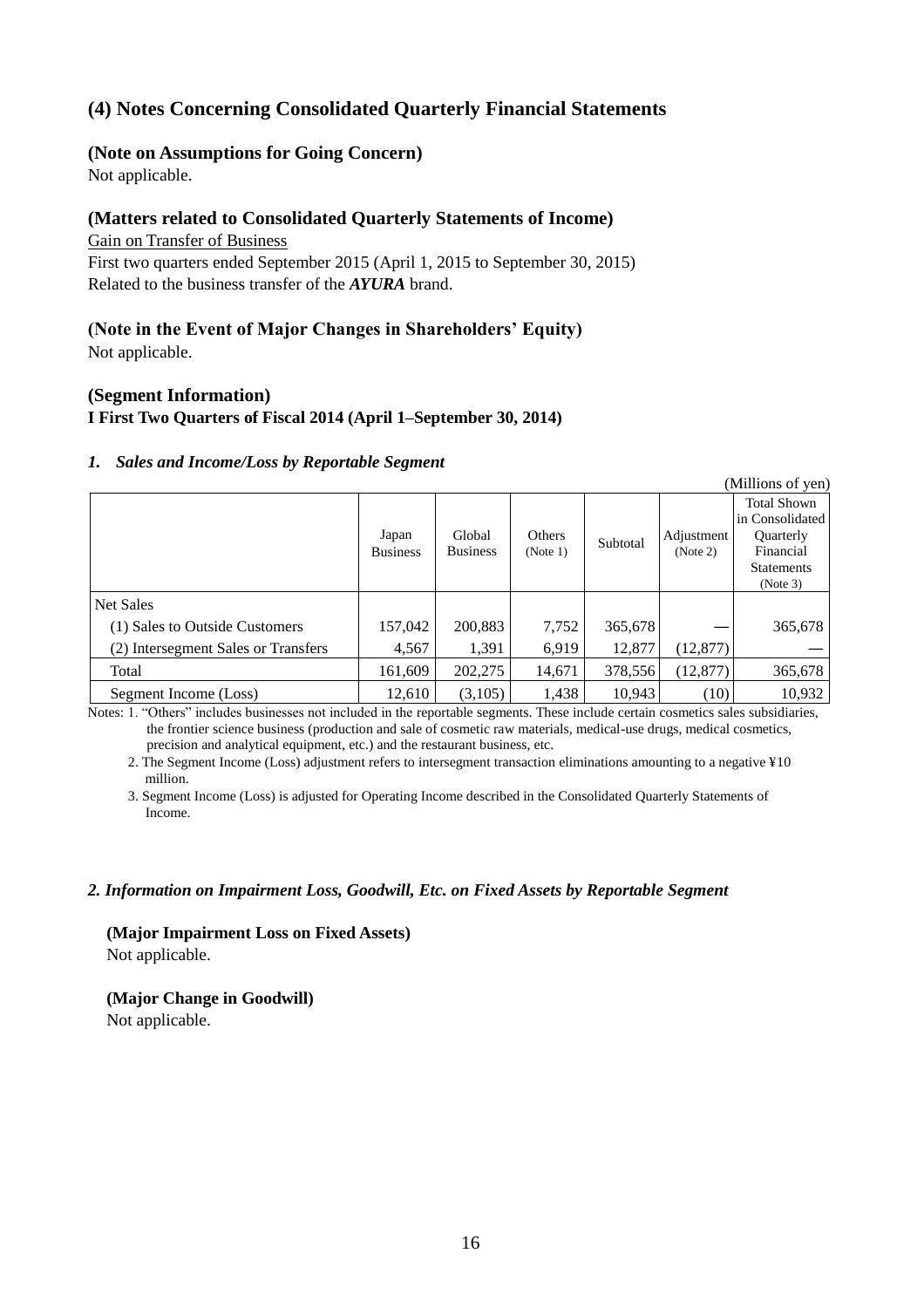## **II First Two Quarters of Fiscal 2015 (April 1–September 30, 2015)**

#### *1. Sales and Income/Loss by Reportable Segment*

|                                     |                          |                           |                    |          |                        | (Millions of yen)                                                                                       |
|-------------------------------------|--------------------------|---------------------------|--------------------|----------|------------------------|---------------------------------------------------------------------------------------------------------|
|                                     | Japan<br><b>Business</b> | Global<br><b>Business</b> | Others<br>(Note 1) | Subtotal | Adjustment<br>(Note 2) | <b>Total Shown</b><br>in Consolidated<br><b>Ouarterly</b><br>Financial<br><b>Statements</b><br>(Note 3) |
| Net Sales                           |                          |                           |                    |          |                        |                                                                                                         |
| (1) Sales to Outside Customers      | 174,471                  | 225,873                   | 11,544             | 411,889  |                        | 411,889                                                                                                 |
| (2) Intersegment Sales or Transfers | 5,420                    | 1,441                     | 6,498              | 13,360   | (13,360)               |                                                                                                         |
| Total                               | 179,891                  | 227,315                   | 18,042             | 425,250  | (13,360)               | 411,889                                                                                                 |
| Segment Income (Loss)               | 18,013                   | (6,121)                   | 2.949              | 14,841   | 46                     | 14,888                                                                                                  |

Notes: 1. "Others" includes businesses not included in the reportable segments. These include certain cosmetics sales subsidiaries, the frontier science business (production and sale of cosmetic raw materials, medical-use drugs, medical cosmetics, precision and analytical equipment, etc.) and the restaurant business, etc.

2. The Segment Income (Loss) adjustment refers to intersegment transaction eliminations amounting to ¥46 million.

3. Segment Income (Loss) is adjusted for Operating Income described in the Consolidated Quarterly Statements of Income.

#### *2. Information on Impairment Loss, Goodwill, Etc. on Fixed Assets by Reportable Segment*

#### **(Major Impairment Loss on Fixed Assets)**

Not applicable.

**(Major Change in Goodwill)** Not applicable.

#### *3. Items related to Changes in Reportable Segments*

#### **(Changes in the Method of Classifying Reportable Segments)**

In line with an internal Group reorganization, the former Domestic Cosmetics Business segment has been revised to the Japan Business segment, and reportable segment classifications have been changed accordingly effective from the first quarter of the period under review. Segment information for the corresponding first two quarters of the previous fiscal year has been retroactively adjusted to the post-revision classification method.

#### **(Changes in the Method of Measuring Profits or Losses of Reportable Segments)**

In addition, from the first quarter of the period under review, the method of allocating certain expenses has been revised to allow individual segment operating performance to be determined more accurately. Segment information for the corresponding first two quarters of the previous fiscal year has been retroactively adjusted to the post-revision measurement method. As a result, segment income for the first two quarters of the fiscal year ended March 31, 2015, was up ¥276 million in the Japan Business segment and down ¥276 million in the Global Business segment. In the first two quarters of the period under review, these changes had the effect of increasing income by ¥448 million in the Japan Business segment and reducing income by ¥448 million in the Global Business segment.